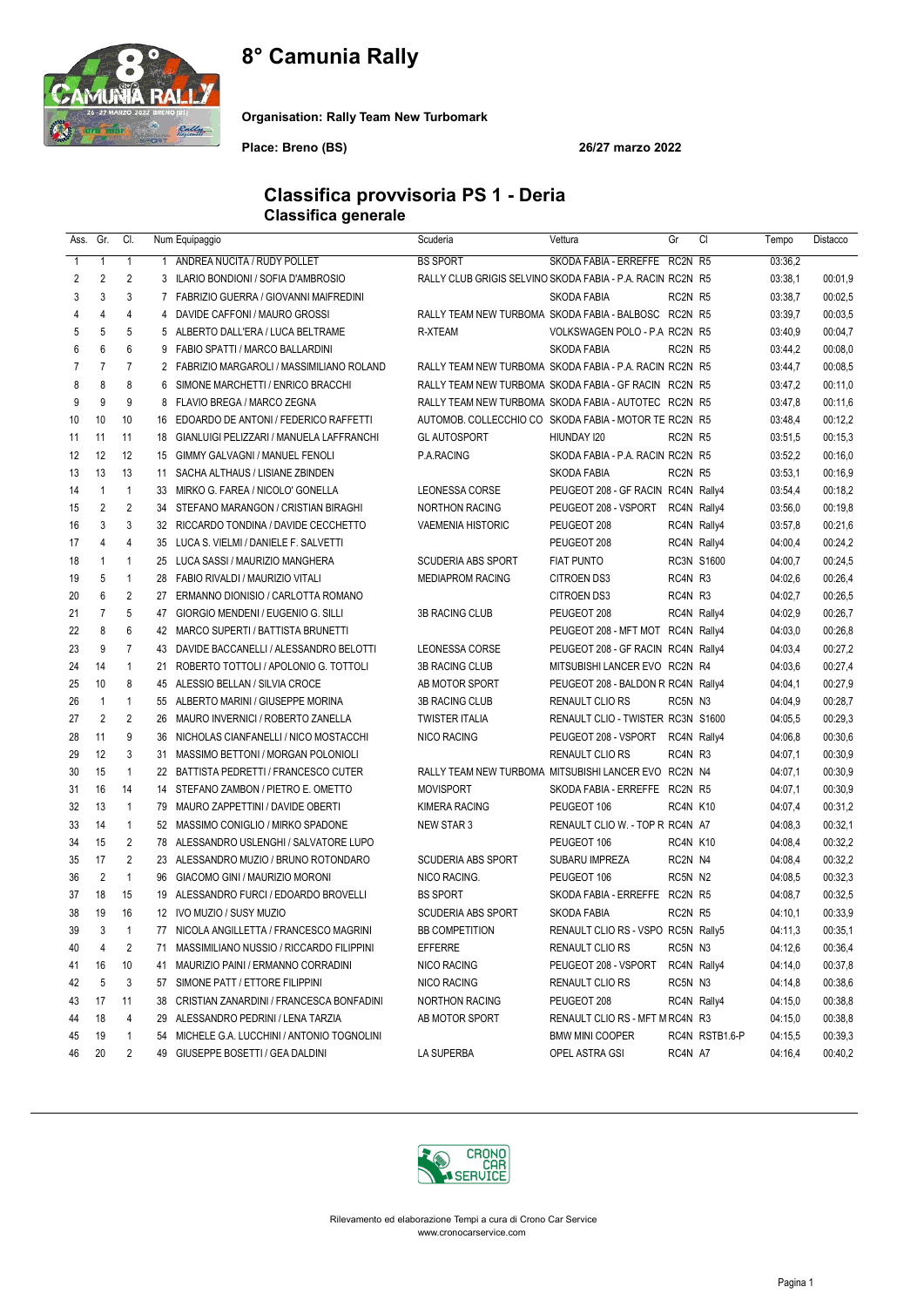# 8° Camunia Rally



Organisation: Rally Team New Turbomark

Place: Breno (BS) 26/27 marzo 2022

#### Classifica provvisoria PS 1 - Deria Classifica generale

| Ass. | Gr.            | CI.            |     | Num Equipaggio                               | Scuderia                                   | Vettura                            | Gr          | CI             | Tempo   | Distacco |
|------|----------------|----------------|-----|----------------------------------------------|--------------------------------------------|------------------------------------|-------------|----------------|---------|----------|
| 47   | 21             | 12             |     | 44 CARLO CIONI / PAOLA MOIA                  | AB MOTOR SPORT                             | PEUGEOT 208 - BALDON R RC4N Rally4 |             |                | 04:18,0 | 00:41,8  |
| 48   | 6              | 4              |     | 74 DAVIDE TODESCHINI / DANIEL POLA           | ASD BLUTHUNDER RACING I RENAULT CLIO RS    |                                    | RC5N N3     |                | 04:18.1 | 00:41,9  |
| 49   | $\overline{7}$ | $\mathbf{1}$   | 75  | <b>IGOR IANI / NICOLA PULIANI</b>            | RALLY TEAM NEW TURBOMA SUZUKI SWIFT S. H.  |                                    |             | RC5N Ra5H Naz. | 04:19,2 | 00:43,0  |
| 50   | 22             | 13             | 39  | LORENZO P. SCOLARI / LUCA PIERI              | A.S.D. TAC MOTORSPORT                      | PEUGEOT 208 - AUTOTEC RC4N Rally4  |             |                | 04:19,2 | 00:43,0  |
| 51   | 8              | 5              | 56  | DANILO COLOMBINI / NADIA RASELLI             | PROMO SPORT RACING                         | RENAULT CLIO RS                    | RC5N N3     |                | 04:19,6 | 00:43,4  |
| 52   | 9              | $\overline{2}$ | 97  | MIRKO PARUSCIO / SARA TRINCA COLONEL         | NICO RACING.                               | PEUGEOT 106                        | RC5N N2     |                | 04:19.8 | 00:43,6  |
| 53   | 10             | 6              | 59  | FABIO MAFFOLINI / FIORELLA MAFFOLINI         | <b>MEDIAPROM RACING</b>                    | RENAULT CLIO RS                    | RC5N N3     |                | 04:20,8 | 00:44.6  |
| 54   | 11             | 3              | 107 | MAURIZIO STAFFONI / SELIA PUTZU              |                                            | PEUGEOT 106                        | RC5N N2     |                | 04:22,1 | 00:45,9  |
| 55   | 12             | $\overline{7}$ | 58  | BORTOLO MENDENI / BRUNO ZENDRA               | 3B RACING CLUB                             | <b>RENAULT CLIO RS</b>             | RC5N N3     |                | 04:22,2 | 00:46,0  |
| 56   | 13             | $\mathbf{1}$   |     | 87 FABIO D. BRANCHI / CHIARA TRIPICIANO      | CALIBRA                                    | PEUGEOT 106                        | RC5N A5     |                | 04:22,3 | 00:46,1  |
| 57   | 14             | $\mathbf{1}$   |     | 84 MATTEO VERONA / VERONICA GADALDI          | NOVARA CORSE                               | ALFA ROMEO MITO                    |             | RC5N RSTB1.4   | 04:23,2 | 00:47,0  |
| 58   | 15             | $\overline{4}$ |     | 92 MAURIZIO GRIGIS / DANIELE PERLATI         | RALLY CLUB GRIGIS SELVINO PEUGEOT 106      |                                    | RC5N N2     |                | 04:23,3 | 00:47,1  |
| 59   | 16             | 5              |     | 95 LUCA VOLONTE' / ELISA IMARISIO            | NOVARA CORSE                               | PEUGEOT 106                        | RC5N N2     |                | 04:24,7 | 00:48,5  |
| 60   | 17             | 8              |     | 72 STEFANO MASSANO / GIULIA CASELLATO        | METECO CORSE                               | RENAULT CLIO W.                    | RC5N N3     |                | 04:25,6 | 00:49,4  |
| 61   | 18             | $\mathbf{1}$   | 109 | FABIO GATTI / SELENE PINA                    | A.S.D. HISTORIKA                           | <b>CITROEN SAXO</b>                |             | RC5N RS1.6     | 04:26,8 | 00:50,6  |
| 62   | 23             | $\mathbf{1}$   | 81  | MARCO ROSSINI / MATTEO SALA                  | <b>SCUDERIA ABS SPORT</b>                  | PEUGEOT 106                        | RC4N A6     |                | 04:27,3 | 00:51,1  |
| 63   | 19             | 6              | 89  | GIANLUCA DORIGO / LUCA MORELLI               |                                            | PEUGEOT 106                        | RC5N N2     |                | 04:28,3 | 00:52,1  |
| 64   | 20             | $\overline{2}$ | 85  | MARCO FEBBRONI / CARLO BARABASCHI            | NOVARA CORSE                               | ABARTH GRANDE PUNTO                |             | RC5N RSTB1.4   | 04:28,7 | 00:52,5  |
| 65   | 21             | $\overline{7}$ | 91  | PIERO RANTUCCIO / VALENTINO TIRABOSCHI       | RALLY TEAM NEW TURBOMA PEUGEOT 106         |                                    | RC5N N2     |                | 04:29,4 | 00:53,2  |
| 66   | 22             | 8              |     | 104 ALEX MANGERUCA / MATTIA POZZOLI          | ASD BLUTHUNDER RACING I PEUGEOT 106        |                                    | RC5N N2     |                | 04:30,2 | 00:54,0  |
| 67   | 23             | $\overline{2}$ | 88  | CARLO GALLETTI / DAMIANA BARUFFI             | ASD BLUTHUNDER RACING I PEUGEOT 205        |                                    | RC5N A5     |                | 04:30,5 | 00:54,3  |
| 68   | 24             | 9              |     | 73 CORRADO S. PELAZZI / FRANCESCA A. AMATO   | <b>NICO RACING</b>                         | <b>RENAULT CLIO RS</b>             | RC5N N3     |                | 04:30,6 | 00:54,4  |
| 69   | 25             | 9              | 93  | ENZO R. BERGOMI / ROBERTA FRANZONI           | ASD DNA MOTORSPORT                         | PEUGEOT 106                        | RC5N N2     |                | 04:31,6 | 00:55,4  |
| 70   | 24             | 14             | 48  | GABRIELLA TRAPPA / FABIO PIARDI              | R-XTEAM                                    | PEUGEOT 208 - AUTOTEC RC4N Rally4  |             |                | 04:31,7 | 00:55,5  |
| 71   | 26             | 10             |     | 106 STEFANO RAMPONI / SAMANTA MILANI         | ASD DNA MOTORSPORT                         | <b>CITROEN SAXO</b>                | RC5N N2     |                | 04:31,8 | 00:55,6  |
| 72   | 27             | $\overline{2}$ | 111 | DANIEL REGHENZANI / FRANCESCA BELLI          | 3B RACING CLUB                             | PEUGEOT 106                        |             | RC5N RS1.6     | 04:32,8 | 00:56.6  |
| 73   | 25             | 15             | 37  | DAVIDE TIZIANI / PAOLO TIZIANI               | <b>MEDIAPROM RACING</b>                    | PEUGEOT 208                        |             | RC4N Rally4    | 04:33,5 | 00:57,3  |
| 74   | 28             | 11             | 99  | ANDREA CRIPPA / GIUSEPPE TABACCO             |                                            | PEUGEOT 106                        | RC5N N2     |                | 04:34,2 | 00:58,0  |
| 75   | 29             | 12             |     | 101 FAUSTO B. PANIZZOLI / MASSIMO CONFALONIE | <b>SCUDERIA ABS SPORT</b>                  | PEUGEOT 106                        | RC5N N2     |                | 04:35,0 | 00:58,8  |
| 76   | 30             | 13             |     | 105 VALERIO ROSSINI / MANOLA CICERI          | <b>SCUDERIA ABS SPORT</b>                  | <b>CITROEN SAXO</b>                | RC5N N2     |                | 04:36,6 | 01:00,4  |
| 77   | 31             | 14             |     | 102 MATTEO PEDRETTI / DEBORA ZANONI          | <b>3B RACING CLUB</b>                      | PEUGEOT 106                        | RC5N N2     |                | 04:36.8 | 01:00.6  |
| 78   | $\mathbf{1}$   | $\mathbf{1}$   |     | 114 MIRKO GHEZA / DIEGO TABONI               |                                            | PEUGEOT 106 R.                     | RC6N N1     |                | 04:40,3 | 01:04,1  |
| 79   | 32             | 3              |     | 112 ALESSANDRO MAGGIORI / MATTIA TABONI      |                                            | <b>CITROEN SAXO</b>                |             | RC5N RS1.6     | 04:40.6 | 01:04,4  |
| 80   | 33             | 15             | 94  | NICOLO' FARINA / MATTEO CAIROLI              | <b>SCUDERIA ABS SPORT</b>                  | PEUGEOT 106                        | RC5N N2     |                | 04:40,7 | 01:04,5  |
| 81   | 34             | $\mathbf{1}$   |     | 108 SANDRO BELLICINI / RUGGERO GRIGIS        | RALLY TEAM NEW TURBOMA SUZUKI SWIFT 1.0 B. |                                    |             | RC5N RSTB1.0   | 04:40.9 | 01:04,7  |
| 82   | 35             | 2              |     | 76 PIETRO MANFRIN / DAMIANO POLTRONIERI      | RALLY SPORT EVOLUTION                      | RENAULT CLIO RS - RALL             | RC5N Rally5 |                | 04:41.4 | 01:05,2  |
| 83   | $\overline{2}$ | $\overline{2}$ |     | 116 ANTONIO REGHENZANI / FRANCESCO U. GHEZA  | 3B RACING CLUB                             | PEUGEOT 106 R.                     | RC6N N1     |                | 04:42,1 | 01:05,9  |
| 84   | 36             | 16             |     | 98 MASSIMO GOSATTI / MARTINA MACSENTI        | <b>EFFERRE</b>                             | <b>CITROEN SAXO</b>                | RC5N N2     |                | 04:42,3 | 01:06,1  |
| 85   | 26             | 3              |     | 51 ENRICO PIANA / NICOL MAGNI                |                                            | RENAULT CLIO RS                    | RC4N A7     |                | 04:44,9 | 01:08,7  |
| 86   | 27             | 1              |     | 82 ALBERTO SCAGNELLI / DENIS GHISLINI        | NOVARA CORSE                               | <b>BMW MINI COOPER</b>             |             | RC4N RSTB1.6   | 04:45,7 | 01:09,5  |
| 87   | 37             | 1              |     | 86 DIEGO TARLAO / TIZIANO CALUFETTI          | CALIBRA                                    | SUZUKI SWIFT 1.0 B.                |             | RC5N RSTB1.0-P | 04:49,8 | 01:13.6  |
| 88   | 38             | 4              |     | 113 GIUSEPPE GIULIA / MATTEO FERRARI         |                                            | <b>CITROEN SAXO</b>                |             | RC5N RS1.6     | 04:52,7 | 01:16,5  |
| 89   | 39             | 1              |     | 83 PIETRO VERONA / SUSY GHISONI              | EFFERRE SSD ARL                            | RENAULT CLIO RS                    |             | RC5N RS2.0     | 04:53,7 | 01:17,5  |
| 90   | 3              | 3              |     | 115 VITTORIO BULFERI / RITA GUIOTTO          | NOVARA CORSE                               | PEUGEOT 106 R.                     | RC6N N1     |                | 05:17,2 | 01:41,0  |
| 91   | 40             | 17             |     | 103 CHRISTIAN BOFFELLI / FABIO VASTA         | <b>MEDIAPROM RACING</b>                    | PEUGEOT 106                        | RC5N N2     |                | 22:00,0 | 18:23,8  |
|      |                |                |     |                                              |                                            |                                    |             |                |         |          |

### Vetture ritirate nella prova

| Num | Equipaggio                | Scuderia         | Vettura                               | Gr Cl Note |
|-----|---------------------------|------------------|---------------------------------------|------------|
| 24  | ALAN RONCHI / MATTIA ORIO | <b>TOP RALLY</b> | CRONO RENAULT CLIO - TOP RALLY<br>CAR | RC S1 Rit  |

Rilevamento ed elaborazione Tempi a cura di Crono Car Service www.cronocarservice.com